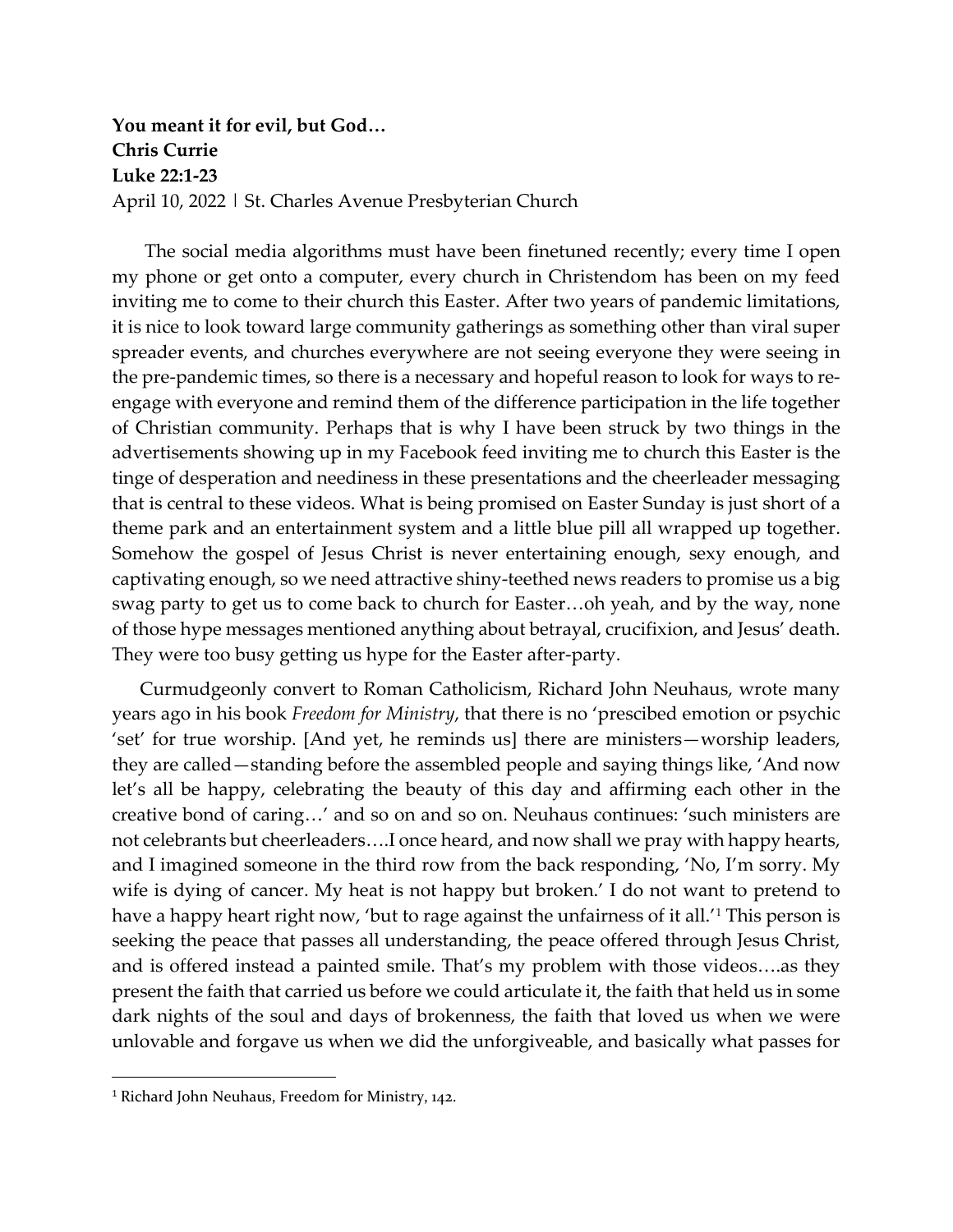faith or religion is a fast forward right through Palm Sunday and Christ's passion and death, and a soft landing right into religious amusement and the superficial promises of happiness and fun. I guess church welcome video with this copy would never see the light of day…'come to our church this Easter, this is a community where there will be a lot of stubborn people just like yourself who are often fragmented in their own lives and don't have it all together, but who have promised to love you in baptism and to work together to reflect collectively something of Christ's love for us all. You, they, we will often fail. In fact, we fail more frequently than we have any success to tout in a shiny video inviting you to You will probably be asked to give something of yourself or accept a challenge or welcome a stranger or be part of something you did not really have on your agenda, and there are going to be people here who are going to love you and care about you and you don't really understand why and don't feel like you deserve such love and you are going to learn extraordinary and interesting things about people in this community who have considerable gifts and who have decided to put them to use by trying to serve God quietly and use their gifts faithfully. And there are going to be people you care about so much you show up at their funeral even though you were not their family or coworker and there are people you may bring hem food when they are sick or walk with during a difficult time or people who are going to come to mind when you think of them as you sing in the first verse of the hymn 'Look who gathers at Christ's table…'So come to our church this Easter…just as you are…but you won't stay that way. Thanks be to God.' The other slightly annoying thing about those Easter welcome videos is that Easter is sold as being this big fun entertaining spectacle, but if you read all the Easter accounts no does it say anyone is having fun. Shocked, yes. Scared and fearful. Check. Unsure what is happening in their lives. Absolutely. Overcome by a miracle. Certainly, but a fun predictable amusing event is nowhere to be found in scripture. So let's try one more video copy for our Easter welcome…'Come to our church this Easter. You may experience fear and shock and become unsure about what is happening in your lives. The expectations that you bring with you will largely be misplaced and your life may be turned upside down and redirected in a direction you never saw before. At times you are going to feel uncomfortable and not really know what to do in the face of such a staggering miracle. See you this Easter.'

We just can't skip through the painful parts of Palm Sunday and holy week to get there. We are there in all our fragmented brokenness too, happy to sell Jesus out for a more comfortable and fun Easter. We are all there happy to show off our piety by refusing to let Jesus wash our feet only to pretend we don't know him 24 hours later. We are all there too on the way to the cross even if it is too painful to watch and beneath our station to join the rabble who show up at these grisly gatherings. The poet WH Auden in his notes on religion and theology wrote, 'As we were all in Adam, so were we all in Jerusalem on that first Good Friday where there was yet no Easter, no Pentecost, no